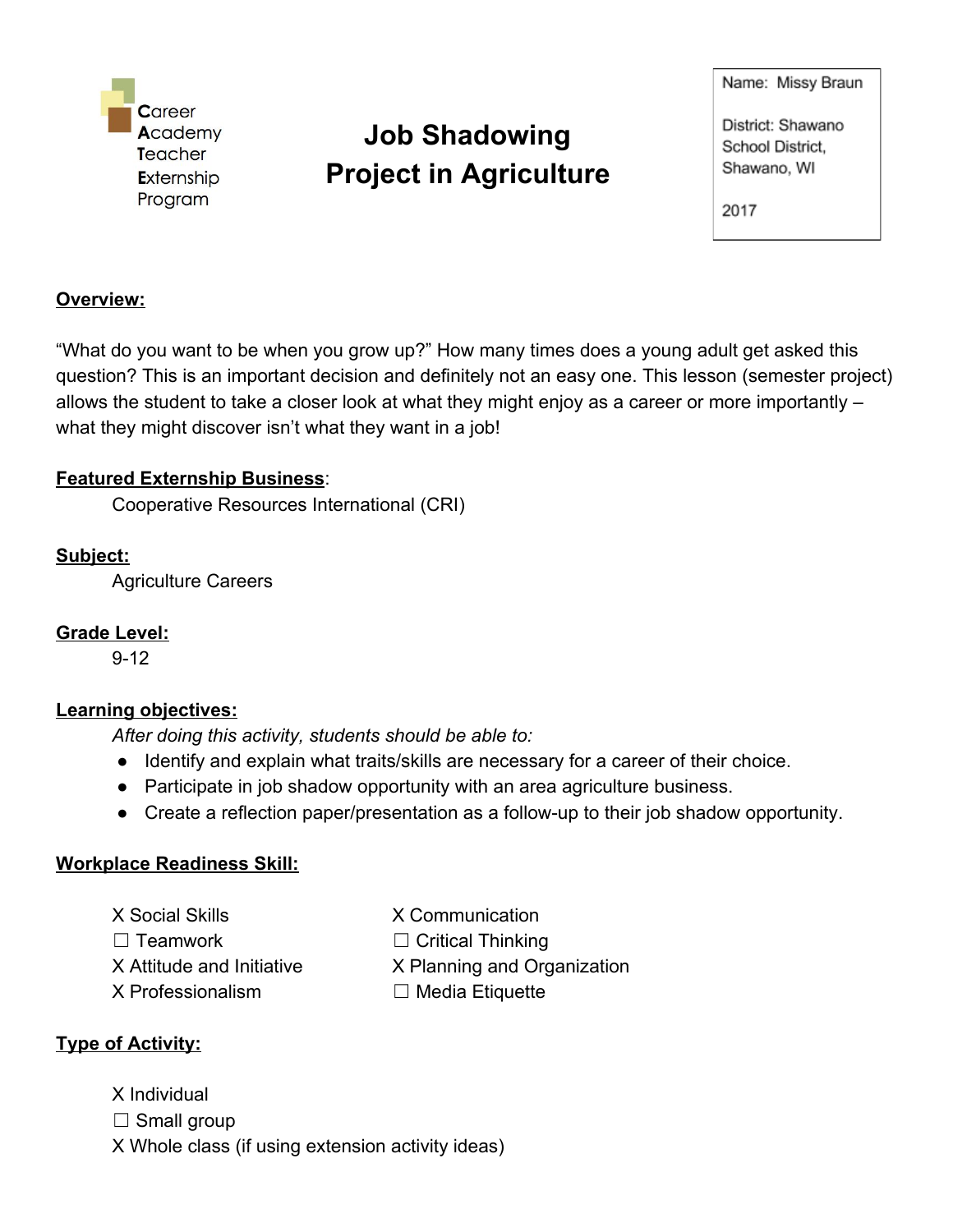### **Wisconsin Model Academic Standards for School Counseling:**

#### **Academic Development Domain:**

School Counseling Content Standard C: Students will understand the relationship of academics to the world of work, and to life at home and in the community.

#### **Career Development Domain:**

School Counseling Content Standard G: Students will acquire the self-knowledge necessary to make informed career decisions.

School Counseling Content Standard H: Students will understand the relationship between educational achievement and career development.

School Counseling Content Standard I: Students will employ career management strategies to achieve future career success and satisfaction.

#### **Wisconsin Common Career Technical Standards:**

CD2: Students will identify the connection between educational achievement and work opportunities in order to reach personal and career goals.

CD3: Students will create and manage a flexible and responsive individualized learning plan to meet their career goals.

CD4: Students will identify and apply employability skills.

**Time:** 45 minutes to discuss project and expectations; one semester to complete

#### **Materials:**

- Whiteboard & Markers
- Agriculture business connections
- Advanced Animal Science Semester Project Handout (attached)
- Permission Form (attached)

#### **Directions:**

1. On one of the first days of the semester, ask the interest approach questions of "How many of your parents are involved in agriculture? How many of you plan to have a career in agriculture?" Some students may not realize how closely they or their parents are to a career in agriculture as most can be traced back quite easily. Continue with brainstorming agriculture businesses and agriculture careers from around the community on the whiteboard.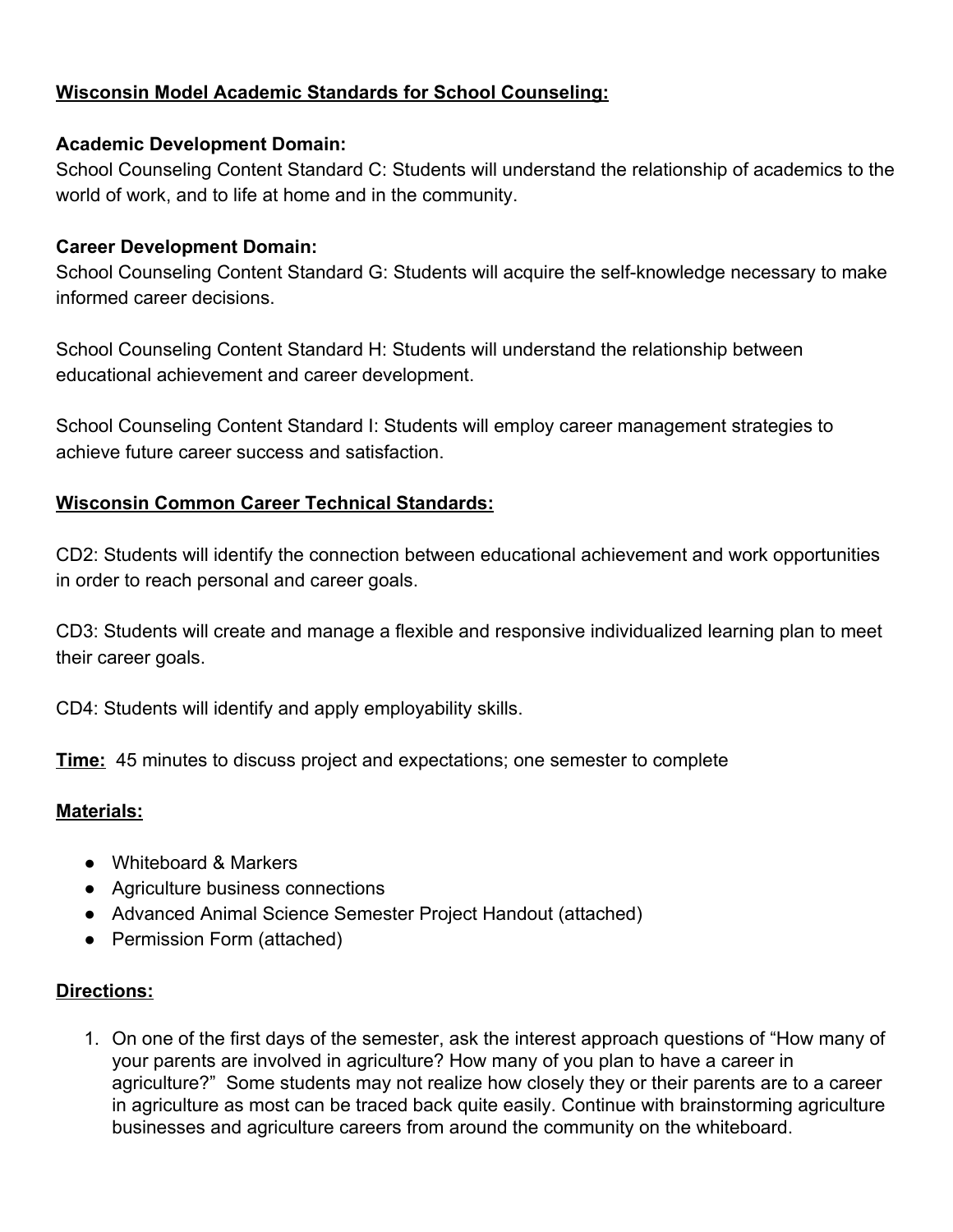- 2. Introduce the job shadowing semester project and discuss expectations of the project using the attached handout and permission form.
- 3. The semester project is to complete a half day job shadow experience with a local agriculture business. It is up to the student to schedule a time to complete the job shadow experience with an agriculture professional. It is up to the student to determine where their career interest lies: office area, lab, marketing, animal care, international sales, etc. This job shadow may take place any time during the semester, but it is the student's responsibility to make arrangements with the agriculture business. The student must realize that they are job shadowing with a professional ~ please act appropriately as they are interacting on this opportunity!
- 4. Following the job shadow, the students will summarize their experiences from that job shadow in a paper format. This paper should be at least two FULL pages double-spaced typed with one-inch margins, 12-point font using Times New Roman. It should be jam-packed with things that they observed, participated in, people they worked/interacted with, work situations, skills/training needed for the job, at LEAST 3 advantages and disadvantages of this career, whether they would enjoy this job as a career or not and why, etc. They must also have the agriculture professional that they worked with for the half-day sign their completed paper before handing it in, and they are required to deliver a thank-you letter to the agriculture professional (see attached rubric for details).
- 5. Allow time for planning and individual discussion with students and placement during the semester.

#### **Wrap-up:**

The written reflection paper at the end of the semester will be the wrap up to this project. The grading rubric is attached.

#### **Extension Activity:**

This project could easily be modified to include a presentation component instead of the reflection paper so all students could benefit from seeing different careers. If using presentation boards, they could all come together to form a "career fair" for younger classes, the middle school agriculture exploratory class, or just their own class. The contacts from the agriculture businesses could be invited to be a part of the presentation day as well.



Job Shadowing Project in Agriculture by Melissa Braun is licensed under a Creative [Commons](http://creativecommons.org/licenses/by-nc-sa/4.0/) [Attribution-NonCommercial-ShareAlike](http://creativecommons.org/licenses/by-nc-sa/4.0/) 4.0 International License.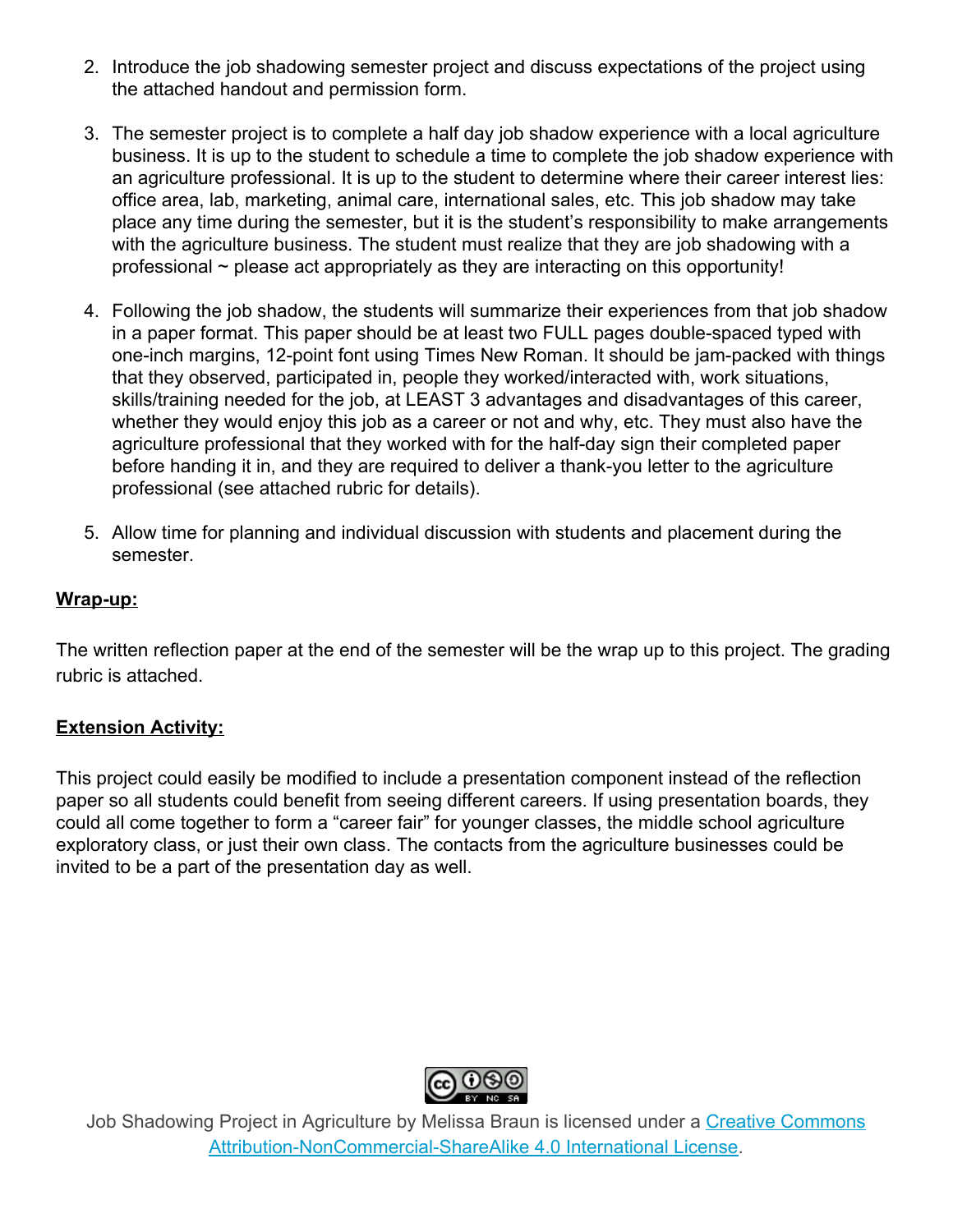# **Advanced Animal Science Semester Project**

*worth 125 points*

*due date: \_\_\_\_\_\_\_\_\_\_\_\_\_\_\_\_\_*

Your semester project is definitely going to give you a glimpse into the field of animal science. You will complete a half-day job shadow with a professional in the animal science career field. It is up to you to schedule a time to complete the job shadow portion of the project. This project is due no later than \_\_\_\_\_\_\_\_\_\_\_\_\_\_\_\_\_\_ by 3:00pm. Absolutely NO late projects will be accepted (regardless of the excuse!)!!!

The first task that awaits you is to set up a half-day block of time to spend with an ag professional. It is up to you to determine where your interest lies: office area, vet office, lab, marketing, animal care, international sales, etc. You MUST have the permission slip signed by your parents and on file with both the business and me/school. This job shadow may take place any time during the semester but it is YOUR responsibility to make arrangements with the ag business. PLEASE GIVE THEM AT LEAST ONE WEEK'S NOTICE!!! You must realize that you are job shadowing with a professional ~ please act appropriately as you are interacting on this opportunity! If I receive any complaints from the business on your behavior, you will receive a zero on the entire project. Please ask questions and learn all that you can from this unique and memorable experience! Have fun!!!

The second task that you must complete to gain full points for this project is to summarize your experiences from that job shadow in a paper format. This paper should be at least two FULL pages typed. This should be double spaced, one-inch margins, 12-point font using Times New Roman. It should be jam packed with things that you saw, people you worked/interacted with, work situations, skills/training needed for the job, would you enjoy this job or not and why, etc. These will be very interesting for me to read considering each will provide a different insight. You must also have the ag professional that you work with for the half-day sign your completed paper before handing it in.

The key to a successful semester project is to PLAN EARLY!!! Do NOT wait until the last minute to try to complete this project. Again, you are representing yourself, the ag department, and the entire high school as you work side by side with these professionals. Enjoy this once-in-a-lifetime opportunity!

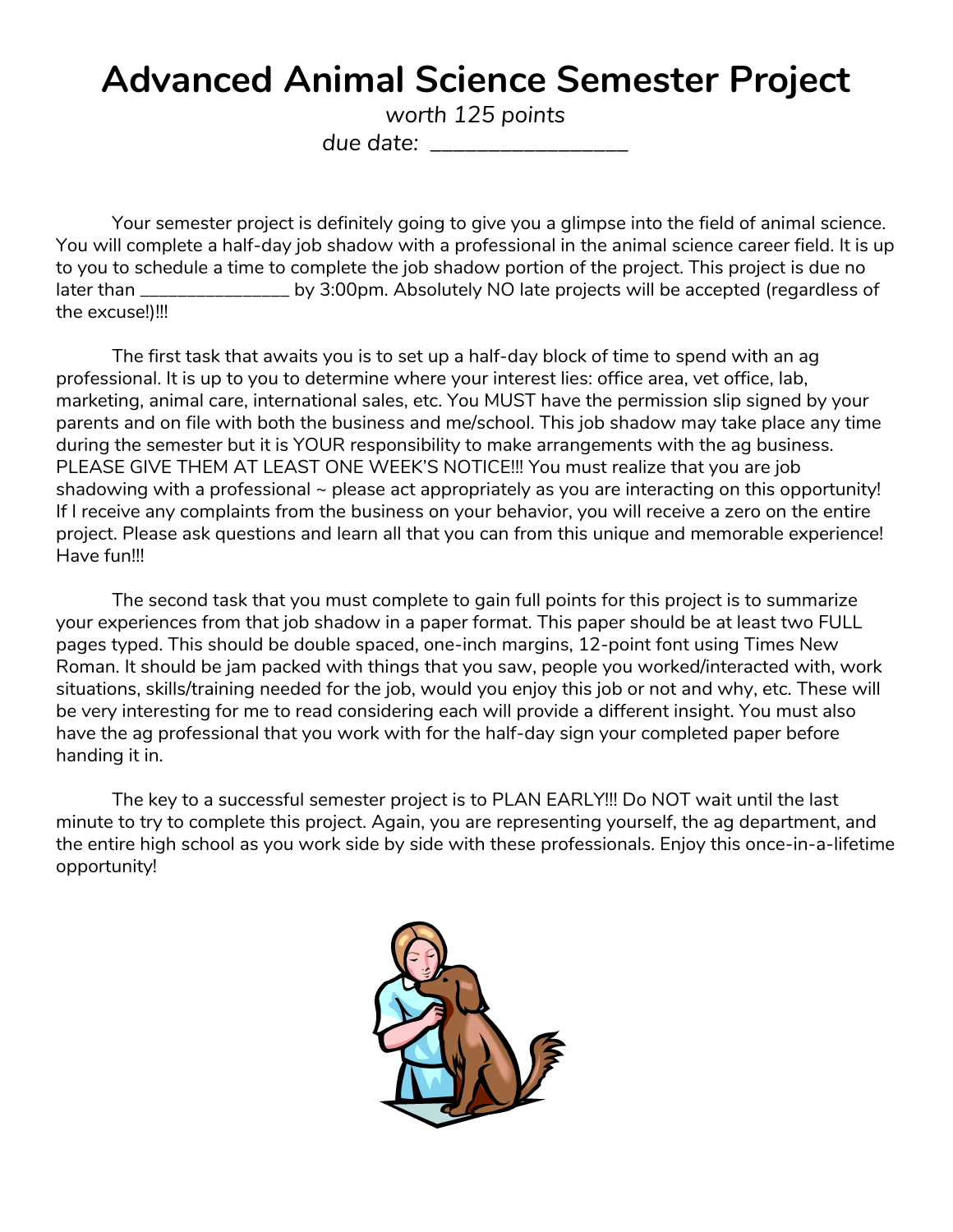# **Advanced Animal Science Semester Project Liability Waiver**

**I grant permission for \_\_\_\_\_\_\_\_\_\_\_\_\_\_\_\_\_\_\_\_\_\_\_\_\_\_\_\_ to complete a half-day job shadow through the \_\_\_\_\_\_\_\_\_\_\_\_\_\_\_\_ High School Agriculture Department and \_\_\_\_\_\_\_\_\_\_\_\_\_\_\_\_\_\_\_\_\_\_\_\_\_\_\_\_\_\_\_\_\_\_***( Name of Ag Business)***. I understand that my son or daughter will be job shadowing at the ag business. I hold no liability towards \_\_\_\_\_\_\_\_\_\_\_\_\_\_ High School or the ag business hosting the job shadow opportunity.**

**Any problems or health issues that we should be aware of? If so, please list them below.**

**\_\_\_\_\_\_\_\_\_\_\_\_\_\_\_\_\_\_\_\_\_\_\_\_\_\_\_\_\_\_\_\_\_\_\_\_\_\_\_\_\_\_\_\_\_\_\_\_\_\_\_\_\_\_\_\_\_\_\_\_\_\_\_\_\_\_\_\_\_\_\_\_**

**\_\_\_\_\_\_\_\_\_\_\_\_\_\_\_\_\_\_\_\_\_\_\_\_\_\_\_\_\_\_\_\_\_\_\_\_\_\_\_\_\_\_\_\_\_\_\_\_\_\_\_\_\_\_\_\_\_\_\_\_\_\_\_\_\_\_\_\_\_\_\_\_**

**\_\_\_\_\_\_\_\_\_\_\_\_\_\_\_\_\_\_\_\_\_\_\_\_\_\_\_\_\_\_\_\_\_\_\_\_\_\_\_\_\_\_\_\_\_\_\_\_\_\_\_\_\_\_\_\_\_\_\_\_\_\_\_\_\_\_\_\_\_\_\_\_**

**\_\_\_\_\_\_\_\_\_\_\_\_\_\_\_\_\_\_\_\_\_\_\_\_\_\_\_\_\_\_\_\_\_\_\_\_ \_\_\_\_\_\_\_\_\_\_\_\_\_\_\_\_\_\_\_\_\_\_**

**Parent/Guardian Signature Date Date**